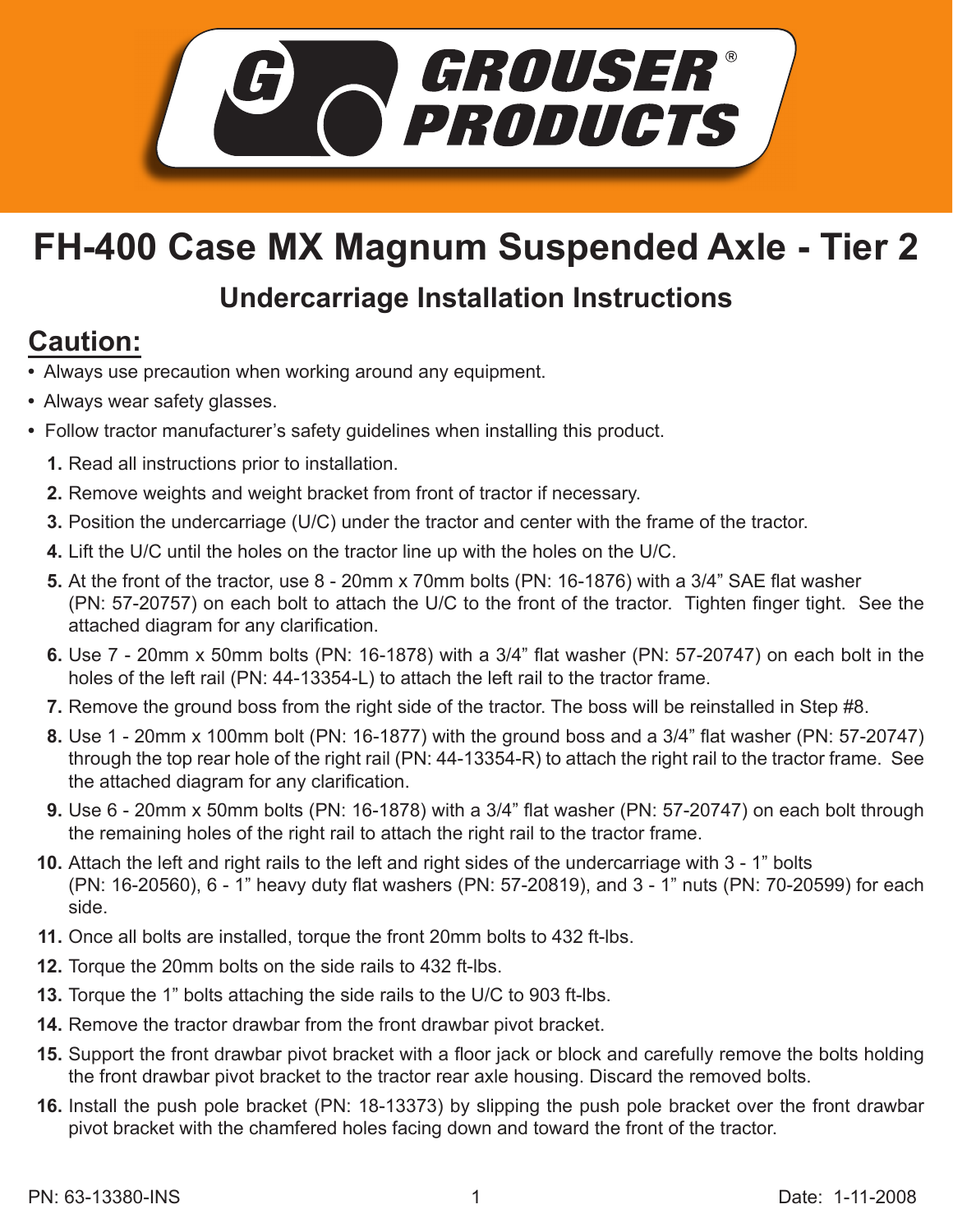- **17.** Place 4 3/4" SAE flat washers (PN: 57-20757) between the front drawbar pivot bracket and the push pole bracket. The washers are for the 4 outside holes on the push pole bracket. See the attached diagram for clarification.
- Attach the front drawbar pivot bracket and the push pole bracket to the tractor rear axle housing with **18.** 2 - 20mm flat socket head cap screws (PN: 16-13405) in the front holes of the push pole bracket.
- Use 2 20mm x 90mm bolts (PN: 16-1510) with a 3/4" SAE flat washer (PN: 57-20757) on the two bolts **19.** in the rear holes of the push pole bracket. See the attached diagram for any clarification.
- **20.** Remove the floor jack or block.
- **21.** Torque the 20mm flat socket head cap screws and the 20mm x 90mm bolts to 577-607 N-m (425-447 ft-lbs.).
- Install 2 1" x 3" bolts (PN: 16-20562) and 2 1" nuts (PN: 70-20599) on the front end of the push pole **22.** (PN: 17-13399). Turn the 1" bolts in for installation. The bolts will be adjusted after the push pole is installed. See the attached diagram for proper installation of the bolts and nuts.
- **23.** Position the push pole (PN: 17-13399) under the tractor. See the attached diagram for the correct orientation of the push pole.
- **24.** Lift the end of the push pole with the installed bolts and nuts from Step #22 up to the U/C.
- **25.** Attach the push pole to the U/C with 4 1" x 2-1/2" bolts (PN: 16-20560), 8 1" flat heavy duty washers (PN: 57-20819), and 4 - 1" nuts (PN: 70-20599) for each side. Tighten finger tight.
- **26.** Attach the rear of the push pole to the push pole bracket with 8 1" x 2-1/2" bolts (PN: 16-20560), 16 - 1" SAE flat washers (PN: 57-20759), and 8 - 1" nuts (PN: 70-20599). Finger tighten the bolts and nuts.
- 27. Push the push pole as far forward as possible. Torque the eight rear 1" bolts on the push pole to 903 ft-lbs. and then torque the eight front 1" bolts on the push pole to 903 ft-lbs.
- Unscrew the two 1" x 3" bolts at the front of the push pole until they are tight against the U/C. Torque the **28.** 1" bolts to 90-95 ft-lbs.
- **29.** Tighten the nuts up tight against the push pole. Use the nuts to lock the bolts in place.
- **30.** After first 8 hours of use, re-torque all bolts.
- Check all fasteners regularly to ensure proper operation of equipment. **31.**